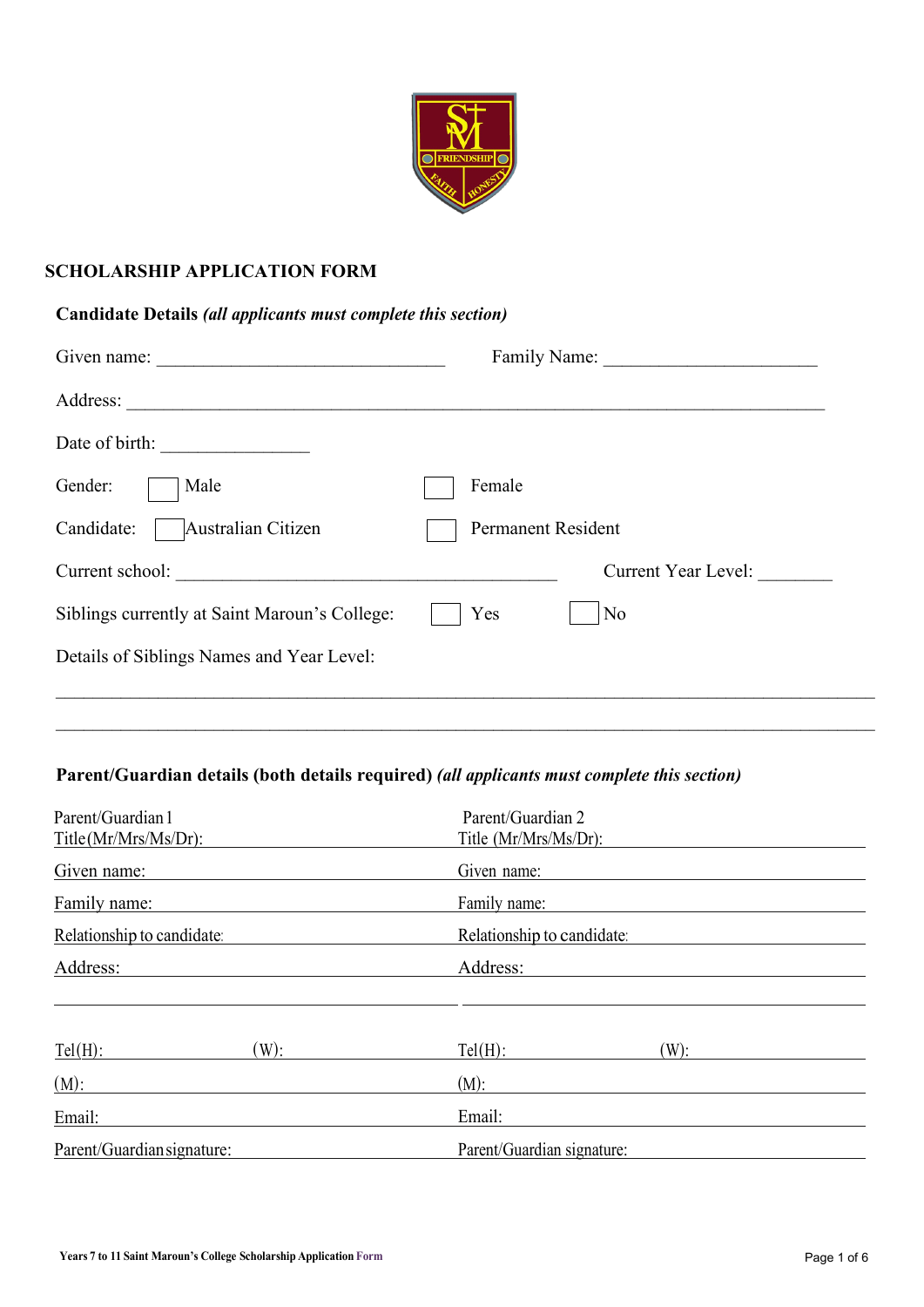| Previous scholarship/bursary (if applicable)<br>Has this applicant ever been awarded a scholarship or bursary at another school? |           |                                           |  |
|----------------------------------------------------------------------------------------------------------------------------------|-----------|-------------------------------------------|--|
| $ $   Yes                                                                                                                        | $\Box$ No | If yes, please explain the circumstances. |  |
|                                                                                                                                  |           |                                           |  |

### **Academic achievements** *(all applicants must complete this section)*

Please list any significant prizes or awards you have received. Please attach or scan supporting documentation including most recent reports and NAPLAN results.

**\_\_\_\_\_\_\_\_\_\_\_\_\_\_\_\_\_\_\_\_\_\_\_\_\_\_\_\_\_\_\_\_\_\_\_\_\_\_\_\_\_\_\_\_\_\_\_\_\_\_\_\_\_\_\_\_\_\_\_\_\_\_\_\_\_\_\_\_\_\_\_\_\_\_\_\_\_\_\_\_\_\_\_\_\_\_\_**

| Year | Prize Awarded or Competition Results |
|------|--------------------------------------|
|      |                                      |
|      |                                      |
|      |                                      |
|      |                                      |
|      |                                      |
|      |                                      |

#### **Sporting achievements** *(applicants applying for All Rounder scholarship must complete this section)*

Please list the applicant's sporting achievements using the following categories to indicate level of participation:

- \* National representation \* State Representation \* District Representation
	-
- \* Community Involvement \* School Involvement

Detail below the sport, participation level, length of involvement (seasons or years) and other relevant comments. Please attach or scan supporting documentation.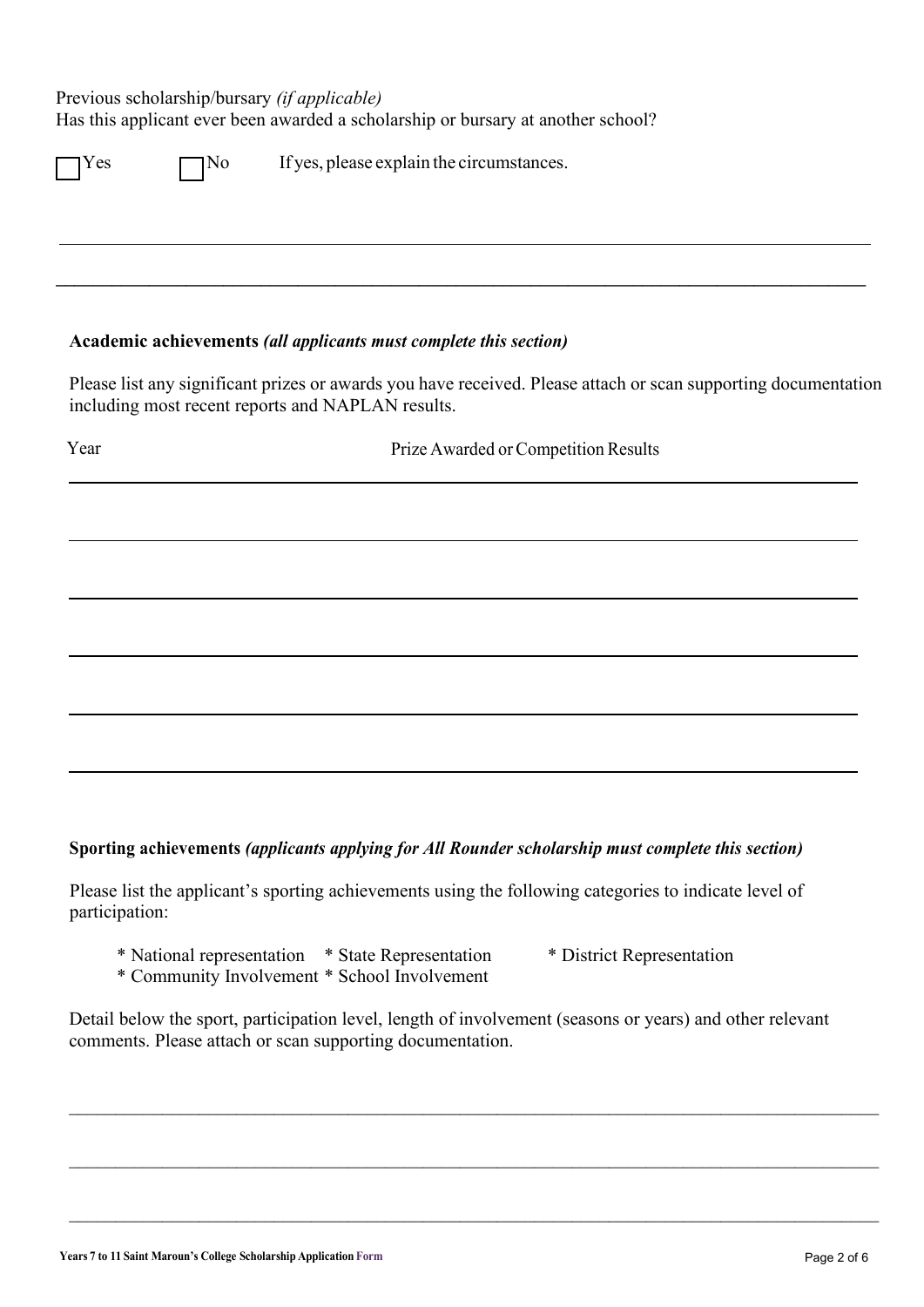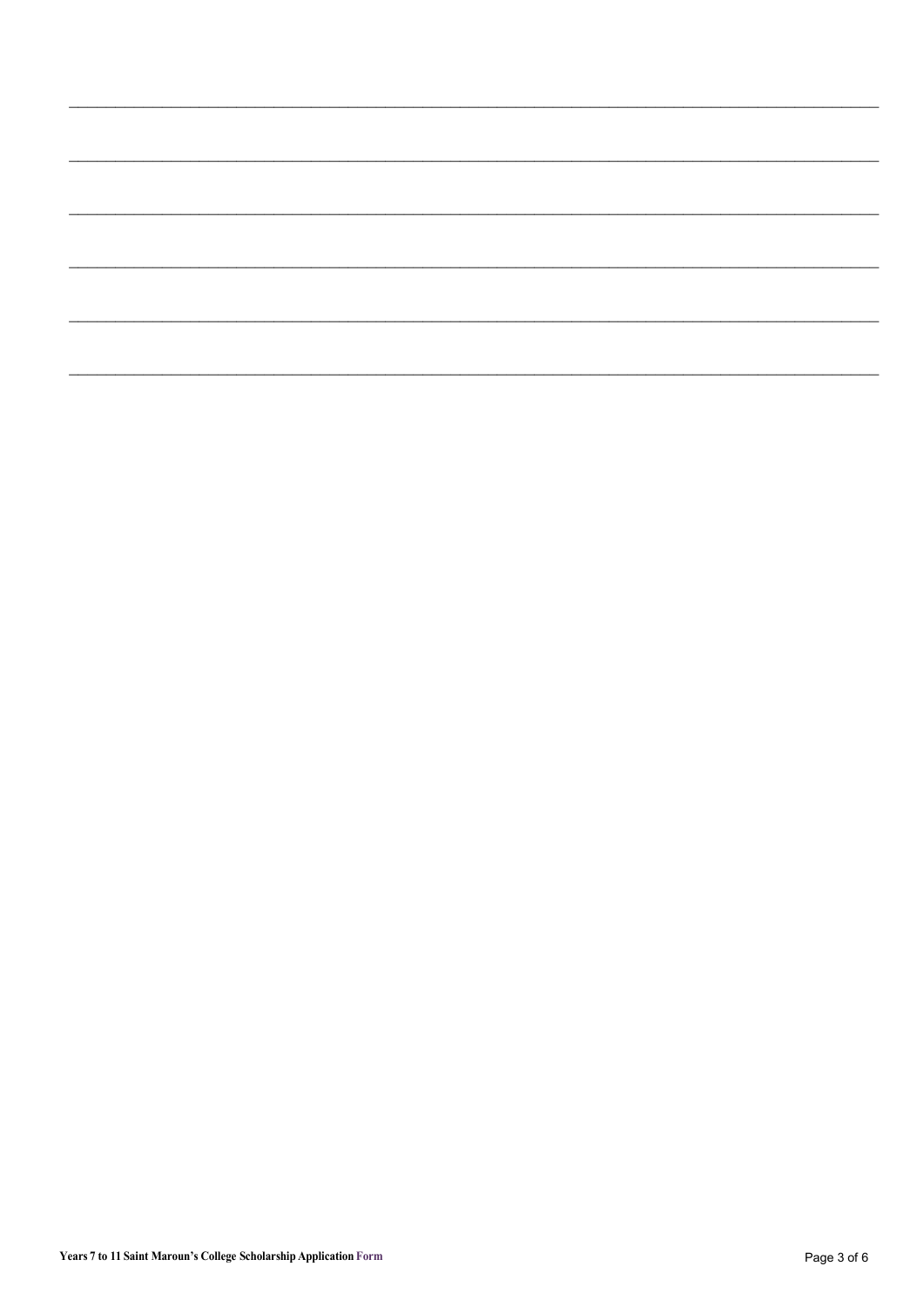### **Creative Arts achievements** *(applicants applying for All Rounder scholarship must complete this section)*

\_\_\_\_\_\_\_\_\_\_\_\_\_\_\_\_\_\_\_\_\_\_\_\_\_\_\_\_\_\_\_\_\_\_\_\_\_\_\_\_\_\_\_\_\_\_\_\_\_\_\_\_\_\_\_\_\_\_\_\_\_\_\_\_\_\_\_\_\_\_\_\_\_\_\_\_\_\_\_\_\_\_\_\_\_\_\_

\_\_\_\_\_\_\_\_\_\_\_\_\_\_\_\_\_\_\_\_\_\_\_\_\_\_\_\_\_\_\_\_\_\_\_\_\_\_\_\_\_\_\_\_\_\_\_\_\_\_\_\_\_\_\_\_\_\_\_\_\_\_\_\_\_\_\_\_\_\_\_\_\_\_\_\_\_\_\_\_\_\_\_\_\_\_\_

\_\_\_\_\_\_\_\_\_\_\_\_\_\_\_\_\_\_\_\_\_\_\_\_\_\_\_\_\_\_\_\_\_\_\_\_\_\_\_\_\_\_\_\_\_\_\_\_\_\_\_\_\_\_\_\_\_\_\_\_\_\_\_\_\_\_\_\_\_\_\_\_\_\_\_\_\_\_\_\_\_\_\_\_\_\_\_

\_\_\_\_\_\_\_\_\_\_\_\_\_\_\_\_\_\_\_\_\_\_\_\_\_\_\_\_\_\_\_\_\_\_\_\_\_\_\_\_\_\_\_\_\_\_\_\_\_\_\_\_\_\_\_\_\_\_\_\_\_\_\_\_\_\_\_\_\_\_\_\_\_\_\_\_\_\_\_\_\_\_\_\_\_\_\_

\_\_\_\_\_\_\_\_\_\_\_\_\_\_\_\_\_\_\_\_\_\_\_\_\_\_\_\_\_\_\_\_\_\_\_\_\_\_\_\_\_\_\_\_\_\_\_\_\_\_\_\_\_\_\_\_\_\_\_\_\_\_\_\_\_\_\_\_\_\_\_\_\_\_\_\_\_\_\_\_\_\_\_\_\_\_\_

\_\_\_\_\_\_\_\_\_\_\_\_\_\_\_\_\_\_\_\_\_\_\_\_\_\_\_\_\_\_\_\_\_\_\_\_\_\_\_\_\_\_\_\_\_\_\_\_\_\_\_\_\_\_\_\_\_\_\_\_\_\_\_\_\_\_\_\_\_\_\_\_\_\_\_\_\_\_\_\_\_\_\_\_\_\_\_

\_\_\_\_\_\_\_\_\_\_\_\_\_\_\_\_\_\_\_\_\_\_\_\_\_\_\_\_\_\_\_\_\_\_\_\_\_\_\_\_\_\_\_\_\_\_\_\_\_\_\_\_\_\_\_\_\_\_\_\_\_\_\_\_\_\_\_\_\_\_\_\_\_\_\_\_\_\_\_\_\_\_\_\_\_\_\_

\_\_\_\_\_\_\_\_\_\_\_\_\_\_\_\_\_\_\_\_\_\_\_\_\_\_\_\_\_\_\_\_\_\_\_\_\_\_\_\_\_\_\_\_\_\_\_\_\_\_\_\_\_\_\_\_\_\_\_\_\_\_\_\_\_\_\_\_\_\_\_\_\_\_\_\_\_\_\_\_\_\_\_\_\_\_\_

\_\_\_\_\_\_\_\_\_\_\_\_\_\_\_\_\_\_\_\_\_\_\_\_\_\_\_\_\_\_\_\_\_\_\_\_\_\_\_\_\_\_\_\_\_\_\_\_\_\_\_\_\_\_\_\_\_\_\_\_\_\_\_\_\_\_\_\_\_\_\_\_\_\_\_\_\_\_\_\_\_\_\_\_\_\_\_

\_\_\_\_\_\_\_\_\_\_\_\_\_\_\_\_\_\_\_\_\_\_\_\_\_\_\_\_\_\_\_\_\_\_\_\_\_\_\_\_\_\_\_\_\_\_\_\_\_\_\_\_\_\_\_\_\_\_\_\_\_\_\_\_\_\_\_\_\_\_\_\_\_\_\_\_\_\_\_\_\_\_\_\_\_\_\_

Detail below your achievement in Creative and Performing Arts including:

- Instrument played
- Exhibitions / Performances
- Level achieved
- Awards attained
- Exams undertaken
- Any other relevant information

Please attach or scan supporting documentation.

#### **Leadership and Community Service** *(all applicants must complete this section)*

Briefly outline our leadership and community service achievements. This section should reflect your commitment to your school and the broader community.

*The candidate should complete this in their own words.*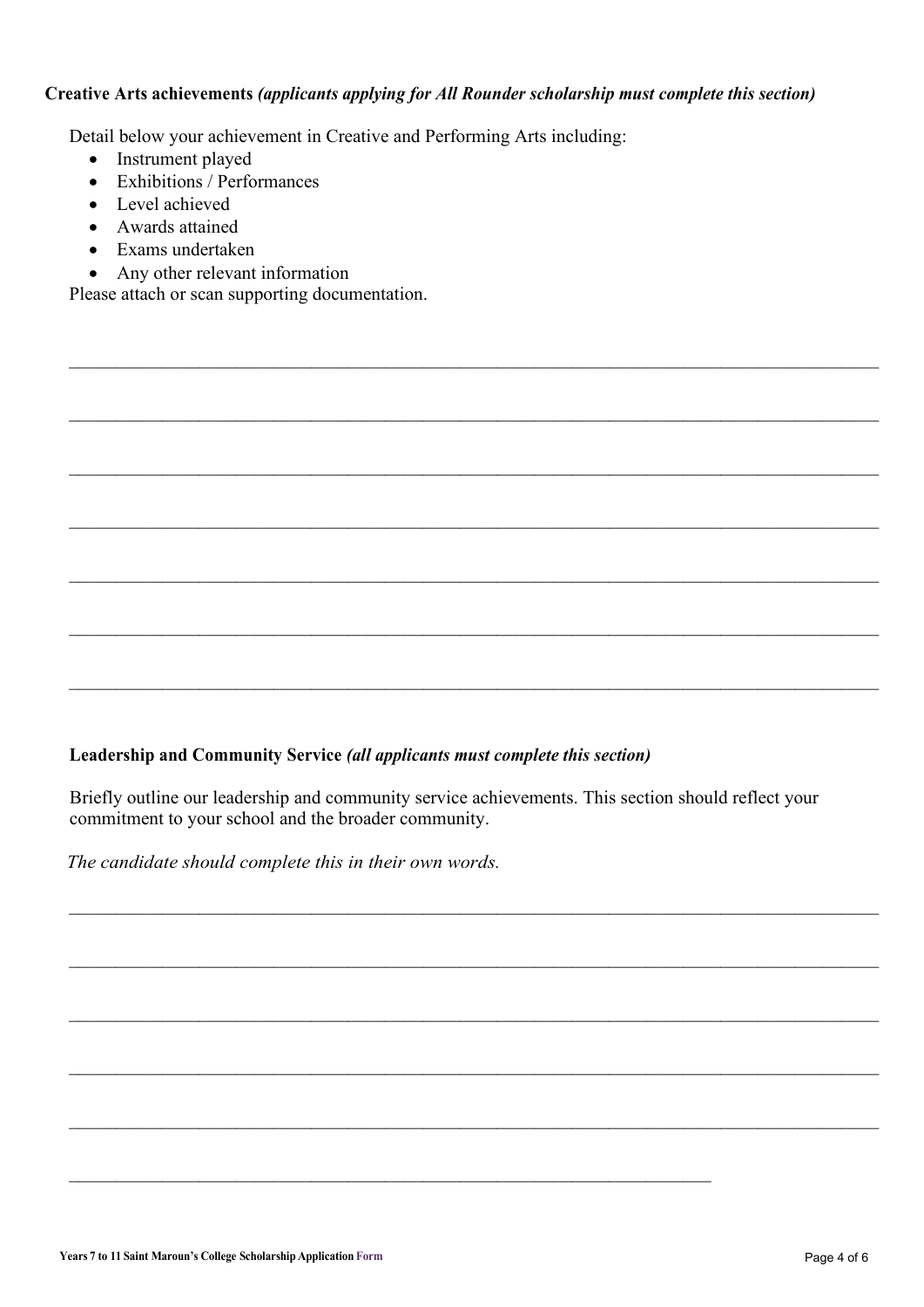## **College contribution** *(all applicants must complete this section)*

In what ways do you think Saint Maroun's College will benefit by offering you a scholarship? Explain why the scholarship should be awarded to you.

*The candidate should complete this in their own words.*

**Years 7 to 11 Saint Maroun's College Scholarship Application Form** Page 5 of 6